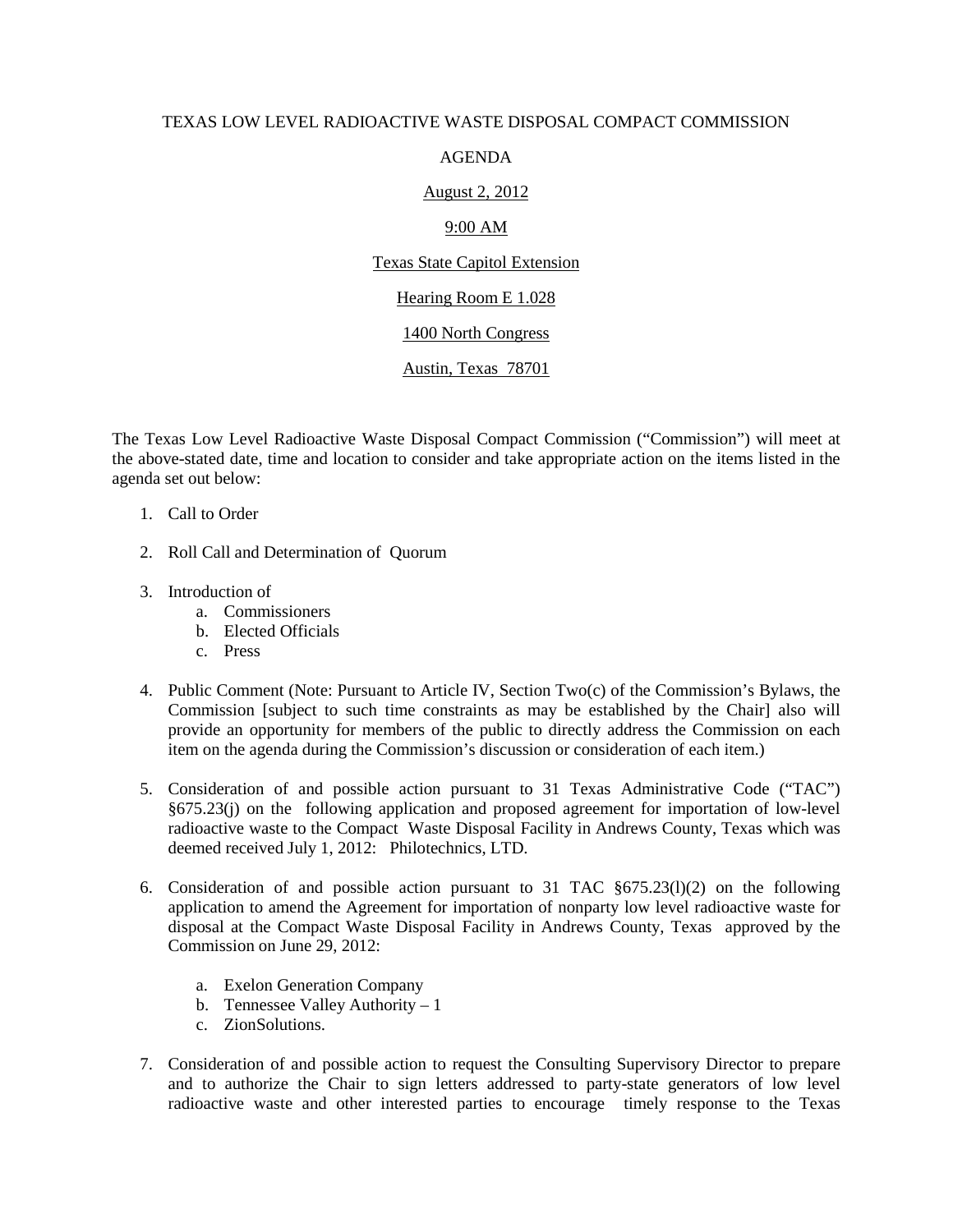Commission on Environmental Quality's ("TCEQ") Capacity Survey in order to ensure that TCEQ's study and report required by Section 401.208, Texas Health and Safety Code will be of maximum benefit to all interested parties.

- 8. Consideration of and possible action to renew or extend the contract with Leigh Ing as Consulting Supervisory Director.
- 9. Receive reports from the TCEQ on its actions related to low level waste disposal operations in Andrews County, including reports on any pending license amendment applications filed by Waste Control Specialists LLC ("WCS"), the current status and schedule in the rate case pending to establish disposal rates at the facility, TCEQ initiatives on contract provisions between generators and the site operator that were discussed on April 25, 2012, shipping expectations for in-compact and non-party state waste, revenue predictions related to site operations during the remaining Texas fiscal year 2012 and for Texas fiscal year 2013, on waste acceptance and disposal operations at the facility, and on environmental monitoring at the facility.
- 10. Receive reports from WCS about site operations, including reports on pending license amendment applications, status of rate case, information about projected volumes of shipments for disposal during the facility's first operational year, updates in revenue predictions related to site operations to be used for estimating funds available for operations of the Commission and for funds to be contributed to the State of Texas and to Andrews County, and on projected capacity requirements for waste disposal operations at the Compact facility site during the first operational year (ending April 26, 2013) expressed both in curies and volume including reports on whether there are any radionuclide limits in the license that are projected to have more than 50% of capacity consumed within the first operational year and other matters reported at the discretion of WCS.
- 11. (a) Update on activities of the Board's Fiscal Advisory Committee related to funding of Commission activities and with the development of a budget for Commission operations during Texas FY 2013 in connection with funds that may be available for Commission operations during the upcoming 2013 fiscal year.

 (b) Consideration of and possible action to adopt the Commission's annual budget for FY 2013pursuant to Article VI, Section Two of the Commission's Bylaws.

12. (a) Update on activities of the Legislative Committee related to development of the Legislative Appropriation Request pursuant to Article IV, Section Nine (e)(6) of the Commission's Bylaws.

(b) Consideration of and possible action to approve or to authorize the Chair and the Consulting Supervisory Director to finalize and submit the Legislative Appropriation Request to the Legislative Budget Board and to the Governor's Office of Planning and Budget.

- 13. Report from Leigh Ing, Consulting Supervisory Director of the Compact Commission, on her activities and questions related to Compact Commission operations.
- 14. Chairman's report on Compact Commission activities including reporting on fiscal matters, activities since the June 29, 2012 meeting, on status of filling needs for staffing, and on other actions to be taken by the Compact including discussion and possible action on delegations of authority with respect to canceling, amending, and/or entering into contracts for web-hosting and accounting services, and consideration and possible action on Commission bylaws with respect to meetings in non-host party states.